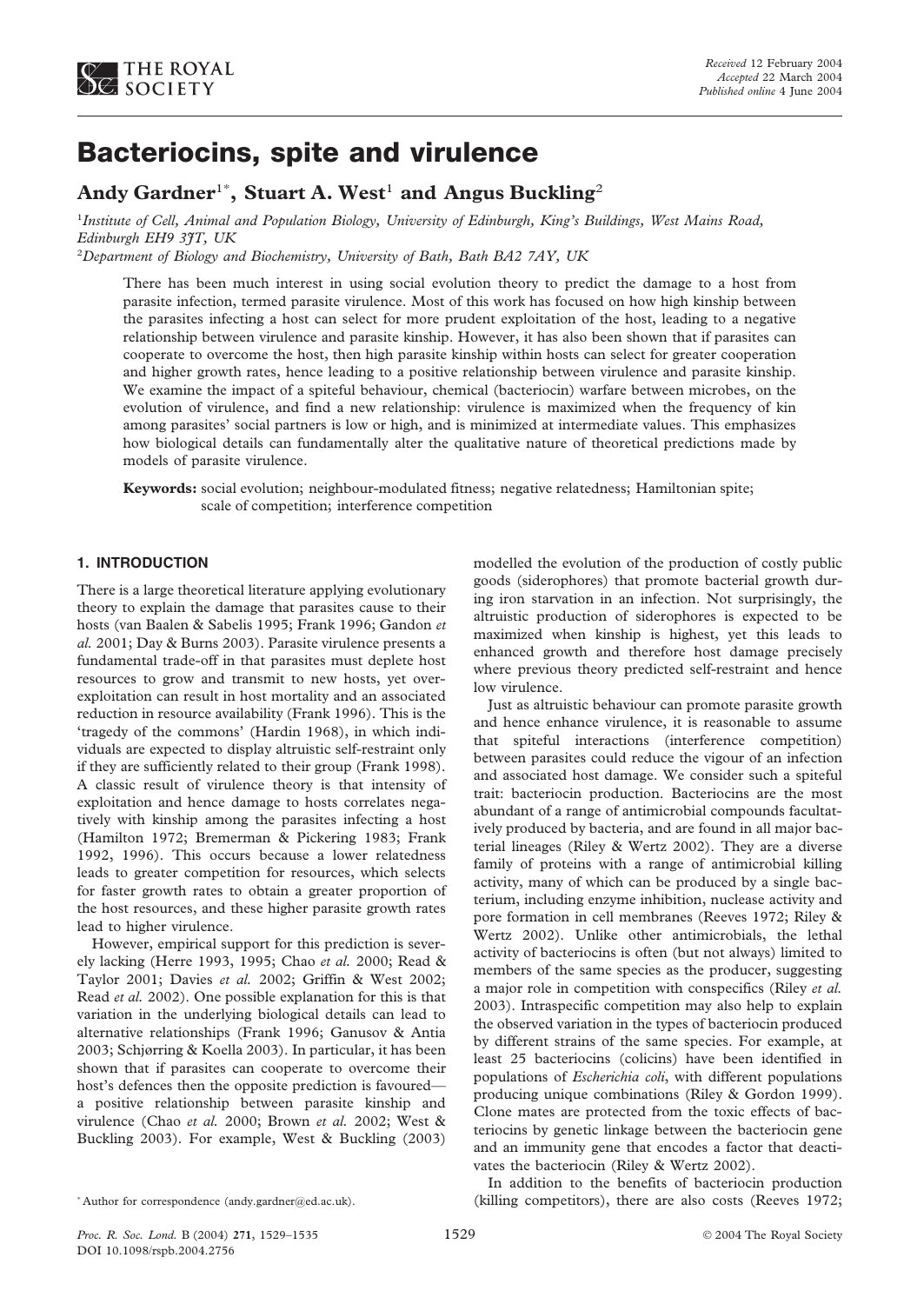Chao & Levin 1981; Kerr *et al.* 2002). This cost may simply be a diversion of resources from other cellular functions, but in many Gram-negative bacteria, such as *E. coli*, cell death is required for the release of bacteriocins (Reeves 1972; Riley & Wertz 2002). Such costs (and costs associated with bacteriocin immunity) are critical for coexistence, between bacteriocin-producing, sensitive and resistant strains (Czárán et al. 2002; Kerr et al. 2002; Czárán & Hoekstra 2003). We investigate how key parameters affect the relative costs and benefits of bacteriocin production, hence the level favoured by natural selection, and the impact this has on disease virulence. Specifically, we consider how bacteriocin production evolves in response to the average kinship (*r*) of competing bacteria and the scale of competition relative to the effective range of bacteriocins (*a*).

# **2. MODELS, METHODS AND ANALYSES**

#### (**a**) *Simplest scenario*

We first consider a social arena, defined as the spatial range of bacteriocin warfare, comprising *n* equally abundant lineages drawn independently from the asexually reproducing bacterial population. A proportion  $r = 1/n$  of the bacteria within a focal bacterium's social arena are its clone-mates, or 'kin'. The remaining  $1 - r$  are derived from the other  $n - 1$  lineages, and are 'non-kin'. Using a game theoretic approach, we consider the fitness of a vanishingly rare mutant that allocates an amount of resources *y* into bacteriocin production within a population with average allocation *z*, so as to determine the 'unbeatable' (Hamilton 1967) or 'evolutionarily stable' (Maynard Smith & Price 1973) allocation strategy *y*∗. An amount of bacteriocin *ry* within the social arena is attributable to the focal lineage, and *rz* to each of the other lineages. The focal lineage is then subjected to an amount  $(1 - r)z$  of unrelated bacteriocin to which it is susceptible, and for each of the  $n - 1$  other lineages,  $(1 - r)z + r(y - z)$ . A lineage picked at random from the population as a whole experiences, on average,  $(1 - r)x$  unrelated bacteriocin. Lineages are immune to their own bacteriocins, and although resistance (non-susceptibility of a lineage to a bacteriocin which it does not itself produce) is not explicitly discussed in this model, the resulting reduction in susceptibility can be regarded as included in the general growth functions. The growth rate of a lineage, *G*, is given by the sum of two components, *H* and *I*. *H* reflects the cost of bacteriocin production, being a positive, decreasing function of the focal lineage's allocation to bacteriocin production, *y*. Our predictions rely on no specific form for *H*; when a specific relationship is required for illustrative purposes (figures 1–3), we use  $H = 1 - y$ . *I* models the reduction in growth owing to mortality by unrelated bacteriocins, being a positive, decreasing, linear or decelerating function of the amount (*Y*) of unrelated bacteriocin it is subjected to. Our predictions rely on no specific form for *I*; when a specific relationship is required for illustrative purposes (figures 1–3), we use  $I = 1 - Y^{1/2}$ . We combine the terms *H* and *I* additively to give overall growth  $(G = H + I)$  for mathematical convenience, as it allows greater tractability than using a multiplicative scheme  $(G = H \times I)$ , and does not qualitatively change the results (see Appendix B). Using the construction of Frank (1998), fitness is determined by the growth of the lineage relative to the average competitor of that lineage:

$$
w = \frac{G_{\text{focal}}}{a G_{\text{local}} + (1 - a) G_{\text{global}}}.
$$
\n(2.1)



Figure 1. The ESS production of bacteriocins  $(y^*)$  as a function of the average kinship (*r*) between bacteria. Values are obtained numerically using the model described in § 2a, assuming that bacterial growth is the sum of growth components  $H = 1 - y$  and  $I = 1 - Y^{1/2}$  (where the focal bacterium produces an amount *y* of its own bacteriocins, and receives an amount *Y* from its social partners) and the intensity of local competition which is local is  $a = 0.5$  (filled squares) and 0.6 (filled circles). Intermediate kinship (*r*) and increasingly local competition (high *a*) favour enhanced bacteriocin production.



Figure 2. The ESS production of bacteriocin  $(y^*)$  as a function of the average kinship (*r*) between bacteria. Values are obtained numerically using the two-lineage model described in Appendix A, assuming that bacterial growth is the sum of growth components  $H = 1 - y$  and  $I = 1 - Y^{1/2}$ (where the focal bacterium produces an amount *y* of its own bacteriocins, and receives an amount *Y* from its social partners) and the intensity of local competition which is local is  $a = 0.5$  (solid line) or  $a = 0.6$  (dotted line). Intermediate kinship (*r*) and increasingly local competition (high *a*) favour enhanced bacteriocin production.

The parameter *a* defines the (spatial) scale at which competition for resources takes place. This model therefore allows competition for resources and bacteriocin interaction to take place at different scales. Specifically, a proportion *a* of competition for resources occurs locally, within the scale of bacteriocin interaction, and the  $(1 - a)$  remainder occurs globally. At the extremes: if  $a = 1$  then competition for resources and bacteriocin interaction occur at the same scale (soft selection at the level of the social group); if  $a = 0$  then competition is at the global level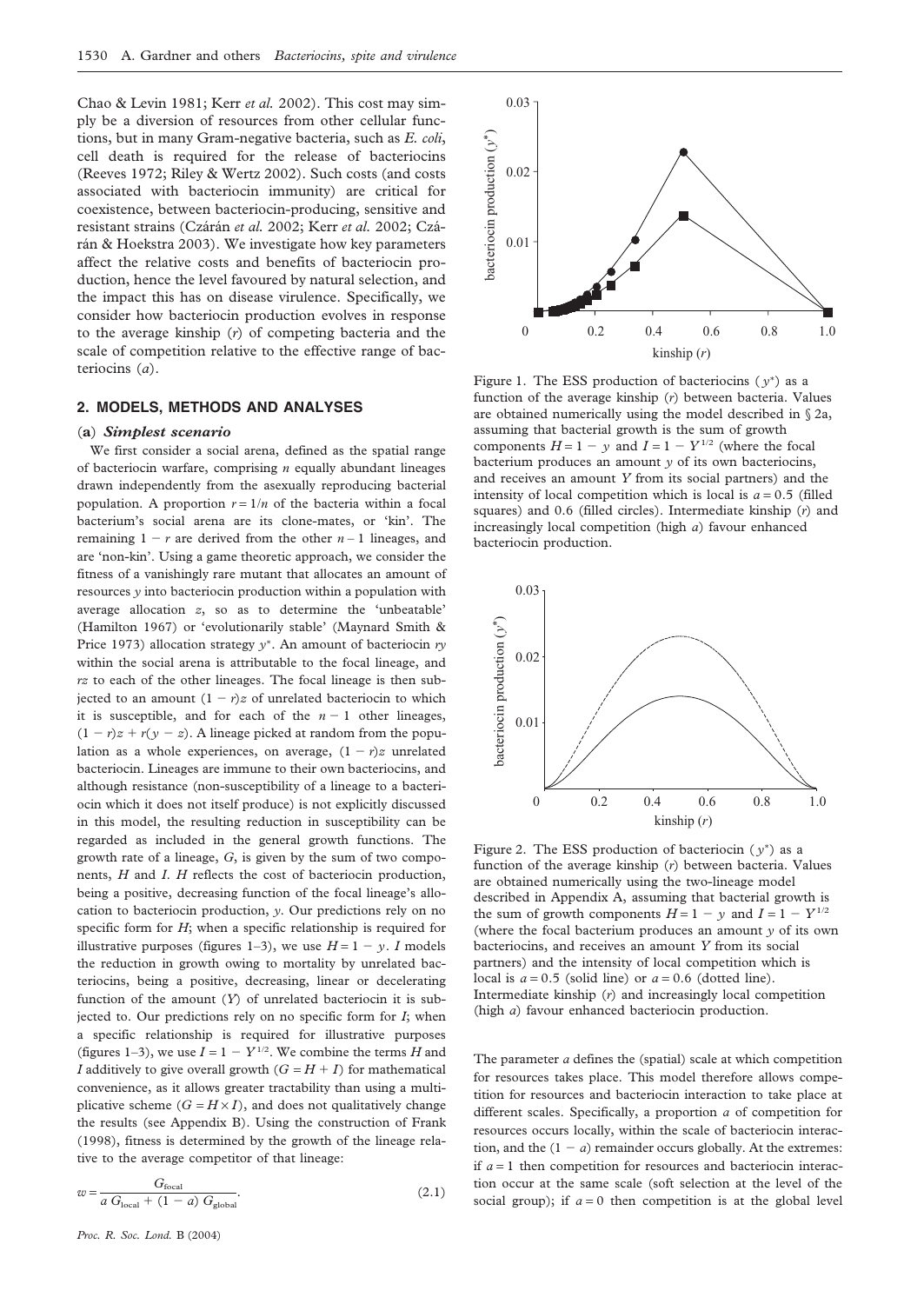

Figure 3. The virulence (*v*) as a function of the average kinship (*r*) between bacteria. Values are obtained numerically using the host mortality model described in § 2b, assuming that bacterial growth is the sum of growth components  $H = 1 - y$  and  $\overline{I} = 1 - Y^{1/2}$  (where the focal bacterium produces an amount *y* of its own bacteriocins, and receives an amount *Y* from its social partners), host survival is  $S = 3 - G<sub>host</sub>$  (where  $G<sub>host</sub>$  is the overall bacterial growth in the host), the intensity of local competition is  $a = 0.5$ , and the range of bacteriocin warfare with respect to the whole infection is  $b = 0.1$  (filled circles) and 0.2 (filled squares). Virulence is minimized at intermediate kinship (*r*) and when the range of bacteriocin warfare (*b*) is large.

(hard selection at the level of the social group).  $G_{\text{focal}}$ ,  $G_{\text{local}}$  and *G*global are, respectively, the growth rate of the focal lineage, the local average and the global average. These are, in full

$$
G_{\text{focal}} = H[y] + I[(1 - r)z],
$$
  
\n
$$
G_{\text{local}} = r (H[y] + I[(1 - r)z]) + (1 - r)(H[z] + I[(1 - r)z + r(y - z)]),
$$
  
\n
$$
G_{\text{global}} = H[z] + I[(1 - r)z].
$$
\n(2.2)

Equations (2.1) and (2.2) illustrate the fundamental trade-off in our model. Bacteriocin production by the focal lineage is: (i) costly, because it lowers the growth rate of the focal lineage (*G*focal); and (ii) beneficial, because it lowers the growth rate of competitors  $G<sub>local</sub>$ .

Employing the direct fitness maximization technique of Taylor & Frank (1996; Frank 1998), we obtain the following results (details in Appendix A; numerical examples are given in figure 1).

*Result 1*: enhanced bacteriocin production is favoured at intermediate kinship (*r*). The evolutionarily stable strategy (ESS) is  $y^* = 0$  at  $r = 0$  and 1, and is maximized somewhere in the range  $0 < r < 1$ . When the focal lineage occupies only a tiny proportion  $(r \rightarrow 0)$  of the social arena, its impact on competitor growth is negligible, and hence the benefit through competitor killing does not outweigh the cost of bacteriocin production. When the focal lineage dominates the social group  $(r \rightarrow 1)$ , the density of cells susceptible to its bacteriocin is too low for the benefit of competitor killing to outweigh the production costs.

*Result 2*: enhanced bacteriocin production is favoured as the scale of competition *a* is increased (and hence competition for resources becomes more local) for all  $0 < r < 1$ . This occurs because fitness can be enhanced in two ways: (i) maximizing own growth  $(G<sub>focal</sub>)$ ; and (ii) reducing the growth of local competitors ( $G<sub>local</sub>$ ). When competition is entirely global ( $a = 0$ ), there is no benefit in reducing the growth of local competitors, so that the ESS is the strategy that maximizes focal growth (by reducing bacteriocin production). As competition becomes more local  $(a > 0)$ , production of bacteriocin is increasingly favoured so as to reduce the growth of the local competitors.

We also consider a model in which the abundance of the focal lineage can vary continuously over the range  $0 \le r \le 1$ , and the other cells all belong to one other lineage (see Appendix A and figure 2). We recover the same results, finding that ESS bacteriocin production is maximized at intermediate kinship (at  $r = 1/2$ , because of the symmetry of this model) and increases as competition becomes more localized (i.e. as *a* increases).

As is often the case (Taylor & Frank 1996; Frank 1998), inspection of the direct marginal fitness (equation (A 1)) yields a form of Hamilton's (1963) rule  $RB > C$  (equation  $(A 2)$ ). In this: (i) relatedness is negative and given by  $R = -(ar)/(1-ar)$ ; (ii) the negative 'benefit', summed over all recipients, is  $B = (1 - r)I'[(1 - r)z]$  where  $I'[Y]$  is the derivative  $dI[Y]/dY$ and represents the marginal reduction in growth of a lineage which is poisoned by an amount *Y* of foreign bacteriocins. To understand how a negative relatedness can arise, we will use the result of Queller (1994) that average relatedness to one's competitors is zero. Recalling that the scale of competition (*a*) is defined as the proportion of competition which is local, consider an arena of competition in which a proportion of competitors *a* are social partners, and of these a proportion *r* belong to the focal lineage. Then a proportion *ar* of competitors are clonally related to the spiteful actor by 1, and a proportion  $1 - ar$  are related by some unknown coefficient *R*. Applying Queller's insight, we know that  $ar \times 1 + (1 - ar) \times R = 0$ , and rearranging we obtain  $R = -(ar)/(1 - ar)$ . Hence:

*Result 3*: the evolution of bacteriocin production involves a negative relatedness between actor and recipient, and hence fits Hamilton's (1970) original definition of a spiteful behaviour. Relatedness between non-kin social partners is given by  $R =$  $-(ar)/(1-ar)$ , where *a* is the proportion of competition that is local, and *r* is the proportion of social partners that are clonal kin. This equation gives negative values for relatedness, except when either (or both) *a* and *r* are zero, in which case relatedness equals zero.

## (**b**) *Host mortality*

The above model is appropriate for free-living bacteria, bacteria grown on agar plates, or parasitic bacteria in which host mortality does not influence the ESS production of bacteriocin. For parasitic bacteria, this would be appropriate when the extra host mortality due to the infection impinges very little upon bacterial success, or when there are many social groups within the host, such that any lineage's growth rate has a negligible impact on the mortality of the host. A simple model, relaxing these assumptions, considers that direct fitness of the focal lineage is given by the product  $S \times T$ , where *S* represents host survival (i.e. the time over which transmission is possible) and is a linearly decreasing function of the average growth rate of lineages in the host. *T* is the transmission rate achieved by the focal lineage, i.e. its growth rate relative to competitors, the fitness measure given by equation (2.1). A parameter, *b*, is introduced to denote the proportion of the bacterial population within the host that is in the focal arena of social (bacteriocin) interaction;  $b = 0$  corresponds to when the social arena comprises a vanishingly small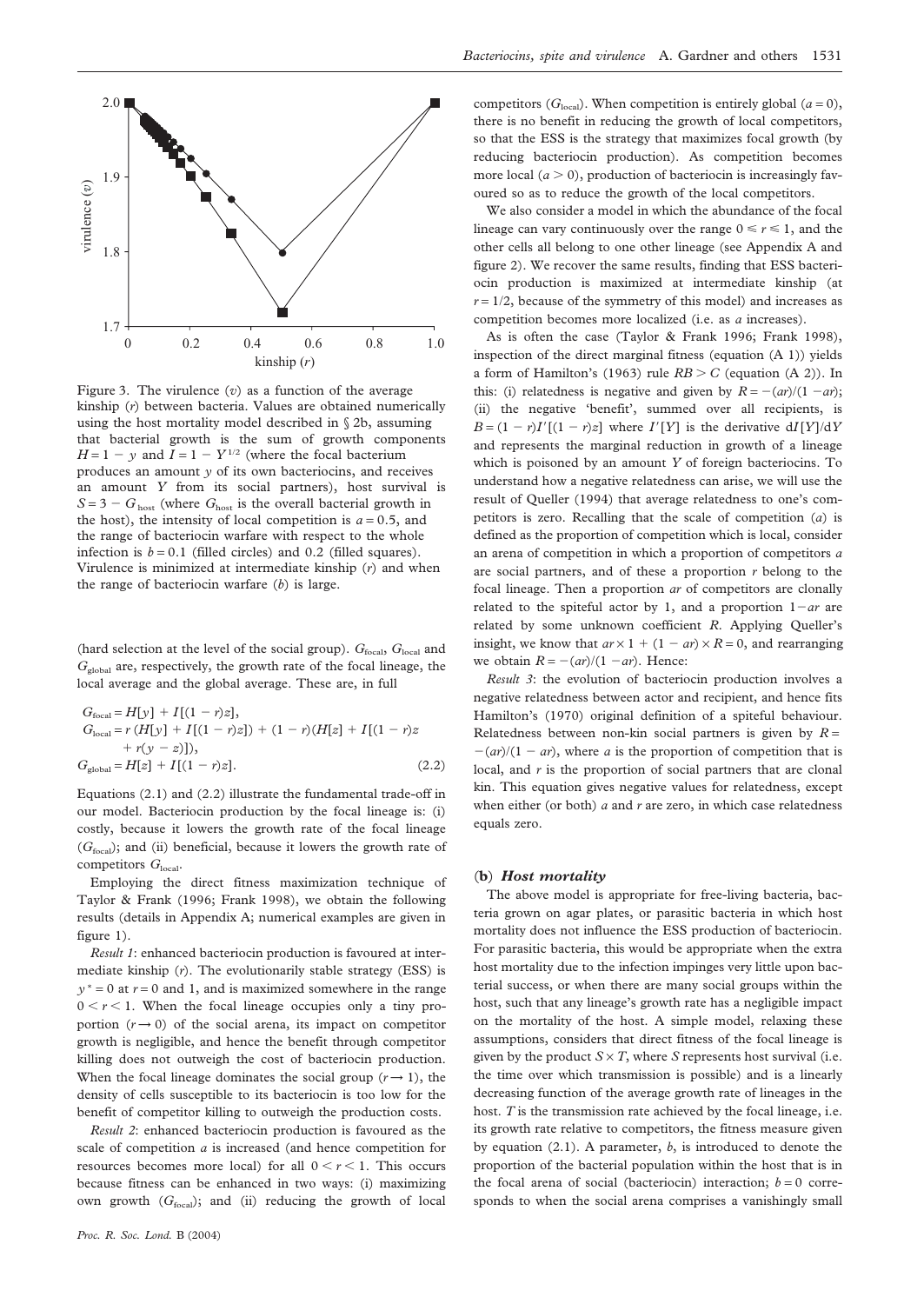proportion of the total infection, and  $b = 1$  corresponds to the arena of bacteriocin interaction being the entire infection. As in our first model, we assume *n* equally abundant lineages. The appropriate fitness function is

$$
w = S[Ghost] \frac{Gfocal}{aGlocal + (1 - a) Gglobal},
$$
\n(2.3)

where the growth rate of a random lineage within the host is on average

$$
G_{\text{host}} = bG_{\text{local}} + (1 - b) G_{\text{global}}.
$$
\n(2.4)

Virulence (*v*) can be defined as the reduction in *S* relative to a host with zero bacterial growth  $(G<sub>host</sub> = 0)$ , i.e.  $v = S[0]$  $-S[G<sub>host</sub>]$ . The following result is obtained (see Appendix A for details, and figure 3 for numerical examples).

*Result 4*: virulence (*v*) is maximized at the extremes of relatedness  $(r = 0$  and  $r = 1)$ , and is minimized at intermediate values  $0 < r < 1$ . This is because of the maximization of bacteriocin production at intermediate values of *r*, such that absolute growth of bacteria is reduced here but not at more extreme values, so that virulence is more pronounced whenever bacteria tend to socialize mostly, or not at all, with their kin.

# **3. DISCUSSION**

We have shown that the production of bacteriocin is expected to be enhanced when kinship (*r*) is of intermediate value (result 1; figures 1 and 2). Because bacteriocin production is expected to correlate with low bacterial growth rates, virulence will tend to be minimized at intermediate *r* and maximized when bacteria compete only with non-kin  $(r = 0)$  or only with kin  $(r = 1)$ . We therefore predict a U-shaped relationship between virulence and kinship (result 4; figure 3), contrary to previous models that variously predict monotonically increasing or decreasing virulence as kinship is increased. This emphasizes that the qualitative outcome of virulence evolution crucially depends on the biological details, such as whether parasites are able to improve their success through prudent growth (Frank 1996), or cooperative contributions to public goods (Brown *et al.* 2002; West & Buckling 2003), or through anti-competitor toxin production.

Our result is intuitive if we consider that when kinship (*r*) is low the influence of the focal lineage on the growth of its social partners will be negligible, and so reduced allocation of resources into bacteriocin production is favoured. By contrast, when kinship is high, the proportion of cells in the social arena that are susceptible to bacteriocin killing is small, and thus the benefit of producing bacteriocin is less than the cost that this entails. At intermediate kinship, bacteriocin production is favoured because competition with non-relatives is important, and bacteriocin production by the focal lineage can significantly decrease the growth of the non-competitors. Result 2, that the ESS bacteriocin production is an increasing function of the degree to which competition is local (*a*; figures 1 and 2), is also intuitive in that when competition is increasingly local the benefits accrued by reducing the growth of local competitors are enhanced.

The costly allocation of resources into bacteriocin production qualifies as an example of Hamiltonian spite (Hamilton 1970, 1996; Hurst 1991; Foster *et al.* 2001; Gardner & West 2004). It is well accepted that altruism

can be adaptive despite a direct fitness cost provided the beneficiary of altruism is sufficiently positively related to the actor (i.e. a positive *R* and a positive *B*, and  $RB > C$ ). Hamiltonian spite is when a costly behaviour is favoured because it has a cost to the recipient (negative *B*), and the recipient is negatively related to the actor (negative *R*, and  $RB > C$ ). How can negative relatedness arise? Negative relatedness to some individuals is inevitable when positively related individuals exist in the same competitive arena. The reason for this is that because the relatedness of an actor to a randomly chosen individual from its competitive arena is, on average, zero (Queller 1994), the existence of positive relations within that arena implies the existence of negatively related competitors (Result 3). In this situation, spiteful behaviour will be favoured if it can be preferentially directed at these negatively related competitors, and  $RB > C$  is satisfied. The specificity of bacteriocin action allows it to potentially fill this criterion, because it will preferentially harm non-relatives who are not resistant to that particular bacteriocin; i.e. bacteriocins harm individuals who are negatively related to the producer. Although the anti-competitor function of the bacteriocins suggests that this is selfishness at the level of the clonal lineage, it is certainly spiteful at the level of the selfdestructing bacterium producing the toxins.

To conclude, we have shown theoretically how kinship and the scale of competition determine levels of bacteriocin production favoured by natural selection. Contrary to previous work, we find a U-shaped relationship between kinship and virulence. The results are qualitatively the same whether bacteria have fixed strategies for bacteriocin production or if bacteriocin production is facultatively adjusted in response to kin recognition. These predictions could be tested by: (i) correlating bacteriocin production with average kinship in natural populations; or (ii) experimentally evolving bacteria under different degrees of kinship and scales of competition. Furthermore, our predictions are not limited to bacteriocin production by bacteria. A variety of microbes, including yeasts (see Schmitt & Breinig 2002) and halophilic archea (see Cheung *et al.* 1997) are known to produce toxins that tend to target conspecifics.

We thank N. Barton and three anonymous reviewers for comments. Funding was provided by BBSRC, NERC and The Royal Society.

#### **APPENDIX A**

# (**a**) *Simplest scenario*

Substituting equation (2.2) into equation (2.1) we obtain fitness function *w*[*y*,*z*]. If we assume only minor variants ( $y \approx z$ ; Taylor & Frank 1996) the marginal fitness is found to be

$$
\left. \frac{d w}{dy} \right|_{y=z} = \frac{(1-ar)H'[z] - ar(1-r)I'[(1-r)z]}{H[z] + I[(1-r)z]}.\tag{A 1}
$$

Where  $H' < 0$  is the derivative of  $H$  with respect to its parameter (e.g. *y* in the instance of the mutant), and may be interpreted as the marginal cost  $(-C)$  of producing bacteriocins.  $I' \leq 0$  is the derivative of *I* with respect to its parameter (e.g.  $(1 - r)z$  for the amount of bacteriocin attacking the focal mutant), and is the negative 'benefit'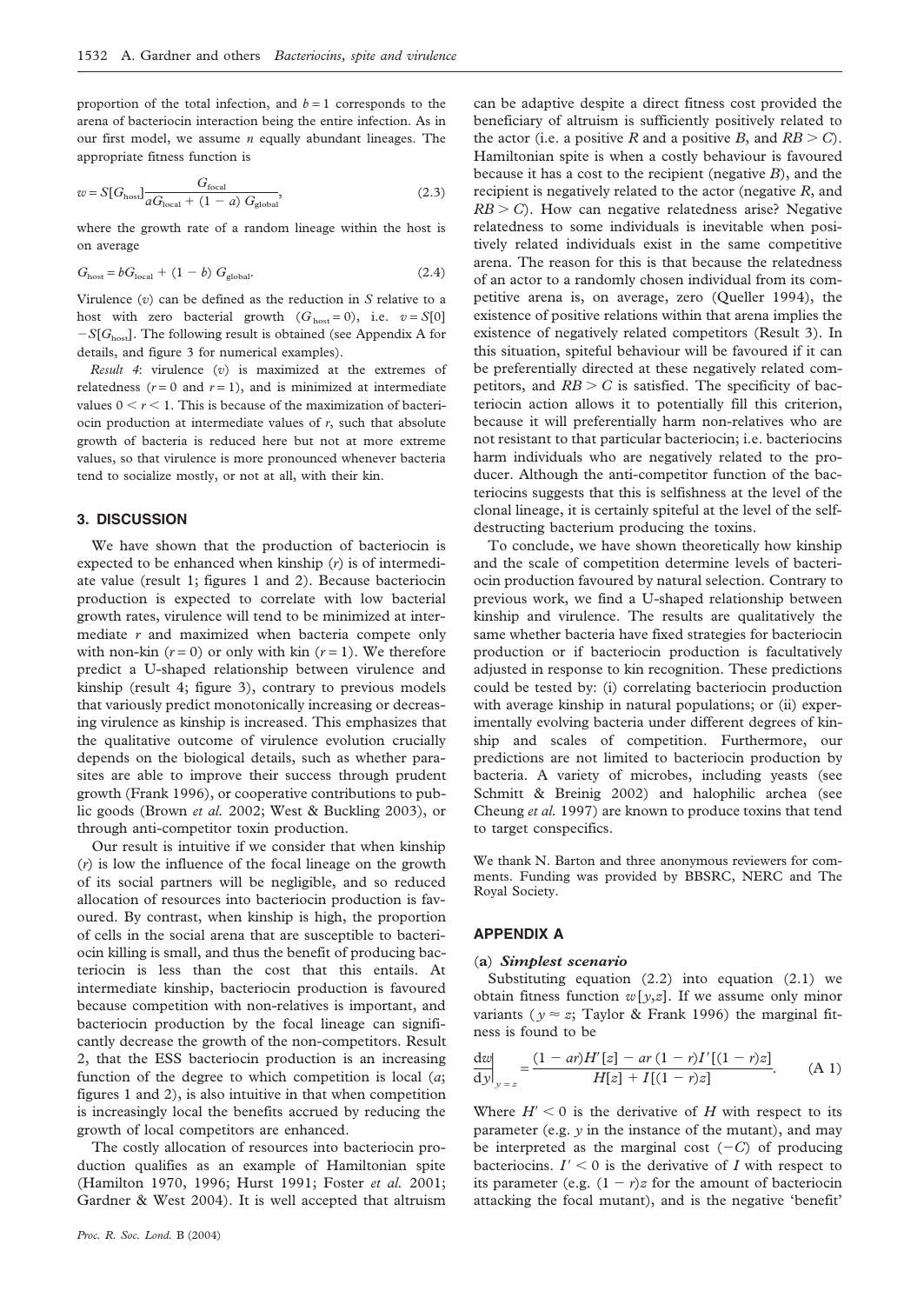accrued by the recipient of spiteful behaviour—summing over all the recipients, the benefit is  $B = (1 - r)I'[(1 - r)z]$ . Increased bacteriocin production (*y*) is favoured whenever  $dw/dy > 0$  is satisfied, yielding Hamilton's rule:

$$
-\frac{ar}{1-ar}B > C.\tag{A.2}
$$

Substituting  $r = 0$  into equation (A 1) obtains  $H'[z]$  $(H[z] + I[z])$ , which is negative and hence  $y^* = 0$ . When *r* = 1, equation (A 1) becomes  $(1 - a)H'[z]/(H[z] + I[z])$ which is negative and so  $y^* = 0$ . When  $a = 0$ , equation  $(A 1)$  gives  $H'[z]/(H[z]+I[(1 - r)z])$ , which is negative so that  $y^* = 0$ . Therefore, the presence of more than one lineage  $(0 < r < 1)$  and some degree of local competition  $(a > 0)$  are essential for non-zero allocation to bacteriocin production. If we denote the right-hand side (RHS) of equation (A 1) by  $\tilde{f}$ , then the ESS  $z = y^*$  satisfies  $\tilde{f} = 0$ . Using implicit differentiation, we can write

$$
\frac{dy^*}{dr} = -\frac{\delta \mathcal{J}/\delta r}{\delta \mathcal{J}/\delta y^*},\tag{A 3}
$$

where  $\delta$  denotes partial derivatives. For  $y^*$  to be convergence stable (i.e. in a population close to *y*∗, mutants closer to *y*<sup>∗</sup> are favoured by selection), the denominator on the RHS of equation (A 3) must be negative (Taylor 1996). Hence, assuming convergence stability, d*y* <sup>∗</sup>/d*r* has the same sign as  $\delta f/\delta r$  (Pen 2000). Evaluating the partial derivative at  $r = 0$  (and hence  $y^* = 0$ ) yields  $-a(H[0])$  $+ I[0]/(H'[0] + I'[0])/(H[0] + I[0])^2$ , which is positive when  $a > 0$ . This indicates that when there is some degree of local competition, and intermediate relatedness, bacteriocin production will be nonzero. Using the same procedure, we may find the partial derivative of *J* with respect to the scale of competition, *a*:

$$
\frac{\delta \mathcal{J}}{\delta a} = -\frac{rH'[y^*] + r(1-r)I'[(1-r)y^*]}{H[y^*] + I[y^*]},
$$
 (A 4)

which is positive for all  $0 < r < 1$ , and hence bacteriocin production is an increasing function of the scale of competition (*a*) when kinship is intermediate.

We now relax the assumption of equally abundant lineages, looking now at the situation where only two lineages occupy the social arena, so that the focal lineages comprise a proportion  $r$  or  $1 - r$  of the bacterial cells with equal probability. The appropriate fitness function is then

$$
w = r \frac{G_{\text{focal1}}}{aG_{\text{local1}} + (1 - a) G_{\text{global}}}
$$

$$
+ \frac{(1 - r) G_{\text{focal2}}}{aG_{\text{local2}} + (1 - a) G_{\text{global}}}
$$
(A 5)

where

$$
G_{\text{focal1}} = H[y] + I[(1 - r)z],
$$
  
\n
$$
G_{\text{focal2}} = H[y] + I[rz],
$$
  
\n
$$
G_{\text{local1}} = r(H[y] + I[(1 - r)z]) + (1 - r)(H[z] + I[ry]),
$$
  
\n
$$
G_{\text{local2}} = (1 - r) (H[y] + I[rz]) + r(H[z] + I[(1 - r)y]),
$$
  
\n
$$
G_{\text{global}} = H[z] + rI[(1 - r)z] + (1 - r)I[rz].
$$
 (A 6)

Following the same procedure as before, we obtain

$$
\frac{dw}{dy}\Big|_{y=z} = \begin{cases}\n ar(1-r)\binom{r(H[z] + I[(1-r)z]/r[z]}{+(1-r)(H[z] + I'[rz]/I'[1-r)z]} \\
+ \binom{(1-a(1-2r(1-r)))H[z]}{+r(1-ar)I[(1-r)z]} \\
+ \binom{(1-ar)I[(1-r)z]}{+(1-r)(1-a(1-r))I[rz]}\n \end{cases}
$$
\n
$$
\{H[z] + rI[(1-r)z] + (1-r)I[rz]\}^{2}.
$$
\n(A 7)

Setting  $r \rightarrow 0$  yields  $(1 - a)H'[z]/(H[z] + I[0])$  which is always negative and hence  $y^* = 0$  at  $r = 0$ . Setting  $r \rightarrow 1$ yields  $(1 - a)H'[z]/(H[z] + I[0])$  which is always negative, so  $y^* = 0$  at  $r = 1$ . And when  $a \rightarrow 0$ , we obtain  $H'[z]/(H[z] + rI[(1 - r)z] + (1 - r)I[rz])$  which is always negative, so that  $y^* = 0$  when  $a = 0$ .

As before, if we define  $\tilde{\mathcal{J}}$  as the RHS of equation (A 7) when  $z = y^*$ , then it is easy to show that for  $a > 0$ ,  $\delta \tilde{f}/\delta r = dy^* / dr = 0$  is satisfied for only  $r = 1/2$ . Since  $y^* = 0$  at  $r = 0$  and  $r = 1$ , and assuming no discontinuities over the range of *r*, we can conclude that *y*<sup>∗</sup> monotonically increases over the range  $0 < r < 1/2$  and montonically decreases over the range  $1/2 < r < 1$ .

The partial derivative of  $\tilde{f}$  with respect to the scale of competition is  $\delta \mathcal{J}/\delta a = -(r(1 - r)(r(H[y^*]+ I[(1 - r)])$  $\times I'[ry^*] + (1 - r)(H[y^*] + I[ry^*])I'[(1 - r)y^*]) + (1 - r)(I' = f'[ry^*])$  $2r(1 - r)$ ) $H[y^*] + r^2I[(1 - r)y^*] + (1 - r)^2I[ry^*])H'[y^*])$  $(H[y^*]+ rI[(1-r)y^*]+ (1-r)I[ry^*])^2$ , which is positive for all  $0 < r < 1$ , and hence bacteriocin production is an increasing function of the scale of competition (*a*) at intermediate kinship.

#### (**b**) *Host mortality*

d*w*

Previously we constructed a fitness function (equation (2.3)) appropriate to the situation where bacterial growth impacts upon host mortality (virulence) and hence introduces a novel selection pressure. We also introduced a parameter *b* scaling the social arena with respect to the host. If  $b = 0$ , so that the social arena comprises a vanishing proportion of the bacterial population within the host, then  $G_{\text{host}} = G_{\text{global}}$  and *S* is a constant with respect to *y*, so that marginal fitness is given by equation (A 1). For  $b > 0$ , and assuming only minor variants ( $y \approx$  $z$ ,  $G_{\text{focal}} \approx G_{\text{local}} \approx G_{\text{global}} \approx G_{\text{host}} \approx G$ , marginal fitness is

$$
\frac{dw}{dy} = S'[G]rb(H'[z] + (1 - r)I'[(1 - r)z])
$$
  
+  $S[G]\frac{(1 - ar)H'[z] - ar(1 - r)I'[(1 - r)z]}{G}$ . (A 8)

The second component on the RHS is proportional to the marginal fitness (equation (A 1)), and represents the trade-off between the cost and competitor-killing capabilities of bacteriocins. When  $a = 0$ , this component reduces to  $(S[G]H'[z])/G$ , which is always negative, reflecting the disadvantage of spite when competition is global. The first component, positive and proportional to *rb*, is the selection pressure for enhanced killing and costly production when growth of the focal lineage and its neighbours impact non-trivially upon host mortality. As *r* tends to zero, marginal fitness is negative  $(S[G]H'[z]/G)$  as the behaviour of the focal lineage has no impact on host mortality and there is no advantage to be had from directing spite at local competitors (relatedness to non-kin in the social arena is zero). At  $r = 1$ , the second component is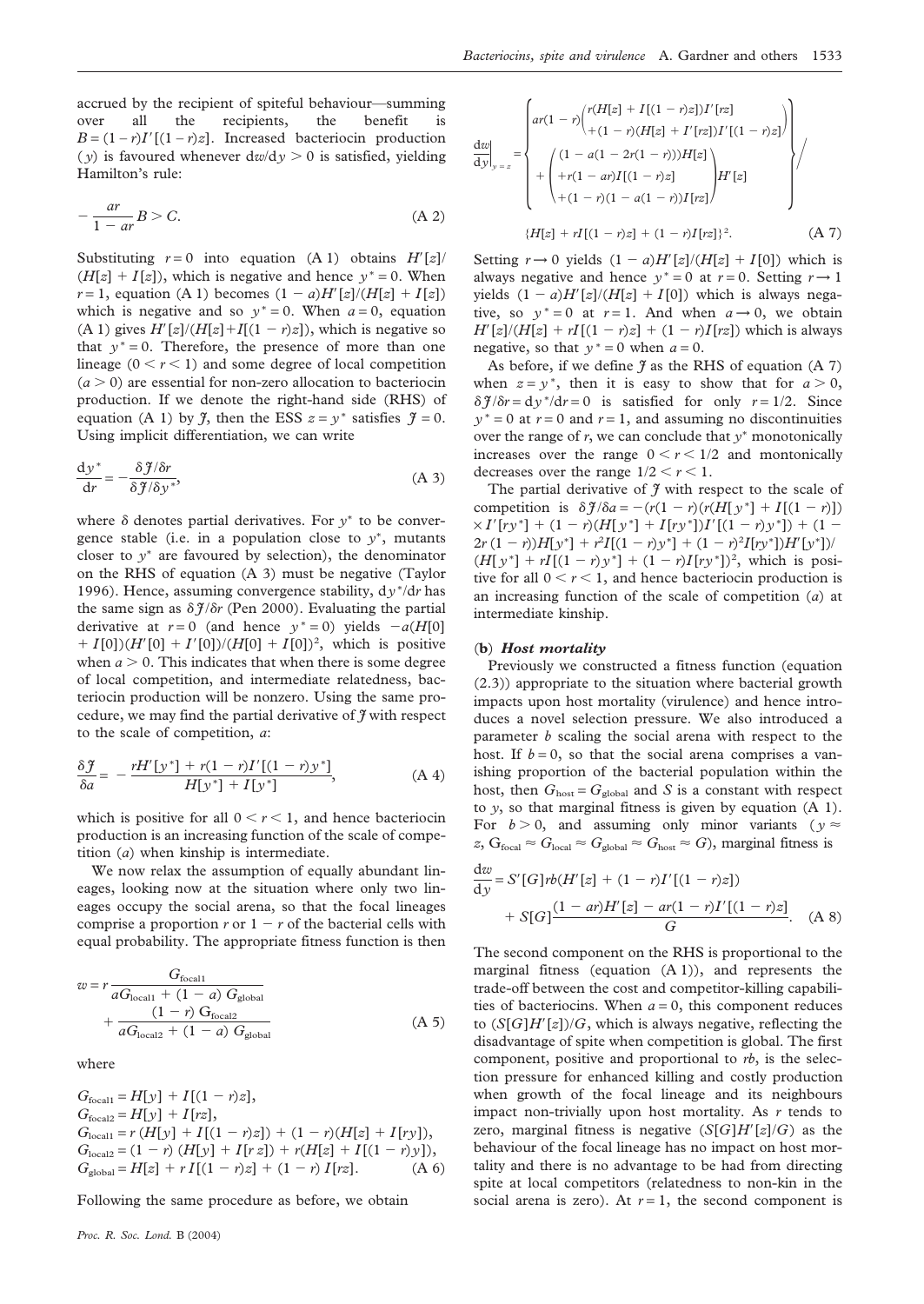negative  $(S[G](1 - a)H'[z]/G)$  reflecting the fitness cost of bacteriocin production, and the first component is positive  $(S'[G]H'[z])$  reflecting the enhanced fitness due to the reduction in host mortality. Note that this positive pressure is due entirely to the costs of bacteriocin production, and not through its bacteriocidal activity; this is due to an artificiality in the model such that the bacteria have no means of reducing own growth other than producing costly bacteriocin. Because no gain in terms of competitor killing is to be had from producing bacteriocins at  $r = 1$ , we expect  $y^* = 0$ .

If  $y^* = 0$  at  $r = 0$  and 1, then since *H* and *I* are decreas- $\log$  functions of *y*<sup>\*</sup>, it is here that  $G_{\text{host}} = H + I$  is maximized. Because *S* decreases with increasing  $G_{\text{host}}$ , *S* is minimized at  $r = 0$ , 1. If we define virulence as the reduction in host survival relative to that for a host in which bacterial growth is zero  $(v = S<sub>max</sub> - S)$ , then virulence is maximized when *S* is minimized ( $v_{\text{max}} = S_{\text{max}}$ )  $-S_{\text{min}}$ , i.e. at the extremes of relatedness,  $r=0$  and  $r=1$ .

When *a* and *b* are both zero, so that there is no selection for spite nor for reduced virulence, equation (A 8) reduces to  $(S[G]H'[z])/G$  which is negative and hence  $y^* = 0$ .

# **APPENDIX B**

Relaxing the assumption of additive growth components, and making no further assumptions about the components of growth beyond bacteriocin production reducing the growth of the focal lineage  $(G<sub>focal</sub>)$  and its non-kin social partners ( $G_{\text{social}}$ ), we can recover the major predictions made in this study. Consider the fitness function (equation (2.1)). Marginal fitness can be written

$$
\frac{\mathrm{d}w}{\mathrm{d}w} =
$$

$$
\frac{(aG_{\text{local}} + (1-a)G_{\text{global}})}{\left(aG_{\text{local}} + (1-a)G_{\text{global}}\right)}\frac{dG_{\text{focal}}}{dy} - G_{\text{focal}} \frac{d(aG_{\text{local}} + (1-a)G_{\text{global}})}{dy}}{(aG_{\text{local}} + (1-a)G_{\text{global}})^2}.
$$
\n(B1)

Assuming only minor variants, so that  $y \approx z$ , and  $G_{\text{focal}} \approx G_{\text{social}} \approx G_{\text{local}} \approx G_{\text{global}} \approx G$ , we have

$$
\frac{dw}{dy} = \left( (1 - ar) \frac{dG_{\text{focal}}}{dy} - a(1 - r) \frac{dG_{\text{social}}}{dy} \right) / G.
$$
 (B 2)

Fitness increases with enhanced bacteriocin production when  $dw/dy > 0$ .  $dG_{\text{focal}}/dy$  is negative owing to the production costs of bacteriocin, and  $dG_{\text{social}}/dy$  is negative because non-kin social partners experience higher mortality as bacteriocin production by the focal lineage is increased. Equation (B 2) therefore demonstrates the trade-off between the direct cost of bacteriocin production and the benefit of competitor killing. The benefit is zero when  $a = 0$  and/or when  $r = 1$ , so that marginal fitness is  ${(1 - ar)dG<sub>focal</sub>/dy}/G < 0$  for all *y*, meaning that the ESS bacteriocin production is at  $y^* = 0$ . Also, the impact of the focal lineage's bacteriocin on competitor growth approaches zero as the focal lineage accounts for a vanishing proportion of the social group, i.e. at  $r = 0$ ,  $dG_{\text{social}}/dy = 0$ , and so here the marginal fitness is negative, and  $y^* = 0$ . Therefore, regardless of the precise details describing how the growth of the focal lineage and its non-kin social partners decline with enhanced bacteriocin production, provided they do decline, we can state that the ESS is  $y^* = 0$  when kinship is zero or complete  $(r=0, 1)$  and when competition is entirely global  $(a=0)$ .

## **REFERENCES**

- Bremerman, H. J. & Pickering, J. 1983 A game-theoretical model of parasite virulence. *J. Theor. Biol.* **100**, 411–426.
- Brown, S. P., Hochberg, M. E. & Grenfell, B. T. 2002 Does multiple infection select for raised virulence? *Trends Microbiol.* **10**, 401–405.
- Chao, L. & Levin, B. R. 1981 Structured habitats and the evolution of anticompetitor toxins in bacteria. *Proc. Natl Acad. Sci. USA* **78**, 6324–6328.
- Chao, L., Hanley, K. A., Burch, C. L., Dahlberg, C. & Turner, P. E. 2000 Kin selection and parasite evolution: higher and lower virulence with hard and soft selection. *Q. Rev. Biol.* **75**, 261–275.
- Cheung, J., Danna, K., O'Connor, E., Price, L. & Shand, R. 1997 Isolation, sequence, and expression of the gene encoding halocin H4, a bacteriocin from the halophilic archaeon *Haloferaz mediterranei* R4. *J. Bacteriol.* **179**, 548–551.
- Czárán, T. L. & Hoekstra, R. F. 2003 Killer-sensitive coexistence in metapopulations of micro-organisms. *Proc. R. Soc. Lond.* B **270**, 1373–1378. (DOI 10.1098/rspb.2003.2328.)
- Czárán, T. L., Hoekstra, R. F. & Pagie, L. 2002 Chemical warfare between microbes promotes biodiversity. *Proc. Natl Acad. Sci. USA* **99**, 786–790.
- Davies, C. M., Fairbrother, E. & Webster, J. P. 2002 Mixed strain schistosome infections of snails and the evolution of parasite virulence. *Parasitology* **124**, 31–38.
- Day, T. & Burns, J. G. 2003 A consideration of patterns of virulence arising from host–parasite coevolution. *Evolution* **57**, 671–676.
- Foster, K. R., Wenseleers, T. & Ratnieks, F. L. W. 2001 Spite: Hamilton's unproven theory. *Annls Zool. Fennici* **38**, 229– 238.
- Frank, S. A. 1992 A kin selection model for the evolution of virulence. *Proc. R. Soc. Lond.* B **250**, 195–197.
- Frank, S. A. 1996 Models of parasite virulence. *Q. Rev. Biol.* **71**, 37–78.
- Frank, S. A. 1998 *Foundations of social evolution*. Princeton University Press.
- Gandon, S., Mackinnon, M. J., Nee, S. & Read, A. F. 2001 Imperfect vaccines and the evolution of pathogen virulence. *Nature* **414**, 751–756.
- Ganusov, V. V. & Antia, R. 2003 Trade-offs and the evolution of virulence of microparasites: do details matter? *Theor. Popul. Biol.* **64**, 211–220.
- Gardner, A. & West, S. A. 2004 Spite and the scale of competition. *J. Evol. Biol*. **17**. (In the press.)
- Griffin, A. S. & West, S. A. 2002 Kin selection: fact and fiction. *Trends Ecol. Evol.* **17**, 15–21.
- Hamilton, W. D. 1963 The evolution of altruistic behaviour. *Am. Nat.* **97**, 354–356.
- Hamilton, W. D. 1967 Extraordinary sex ratios. *Science* **156**, 477–488.
- Hamilton, W. D. 1970 Selfish and spiteful behaviour in an evolutionary model. *Nature* **228**, 1218–1220.
- Hamilton, W. D. 1972 Altruism and related phenomena, mainly in social insects. *A. Rev. Ecol. Syst.* **3**, 193–232.
- Hamilton, W. D. 1996 *Narrow roads of geneland I: evolution of social behaviour*. Oxford: Freeman.
- Hardin, G. 1968 The tragedy of the commons. *Science* **162**, 1243–1248.
- Herre, E. A. 1993 Population structure and the evolution of virulence in nematode parasites of fig wasps. *Science* **259**, 1442–1445.